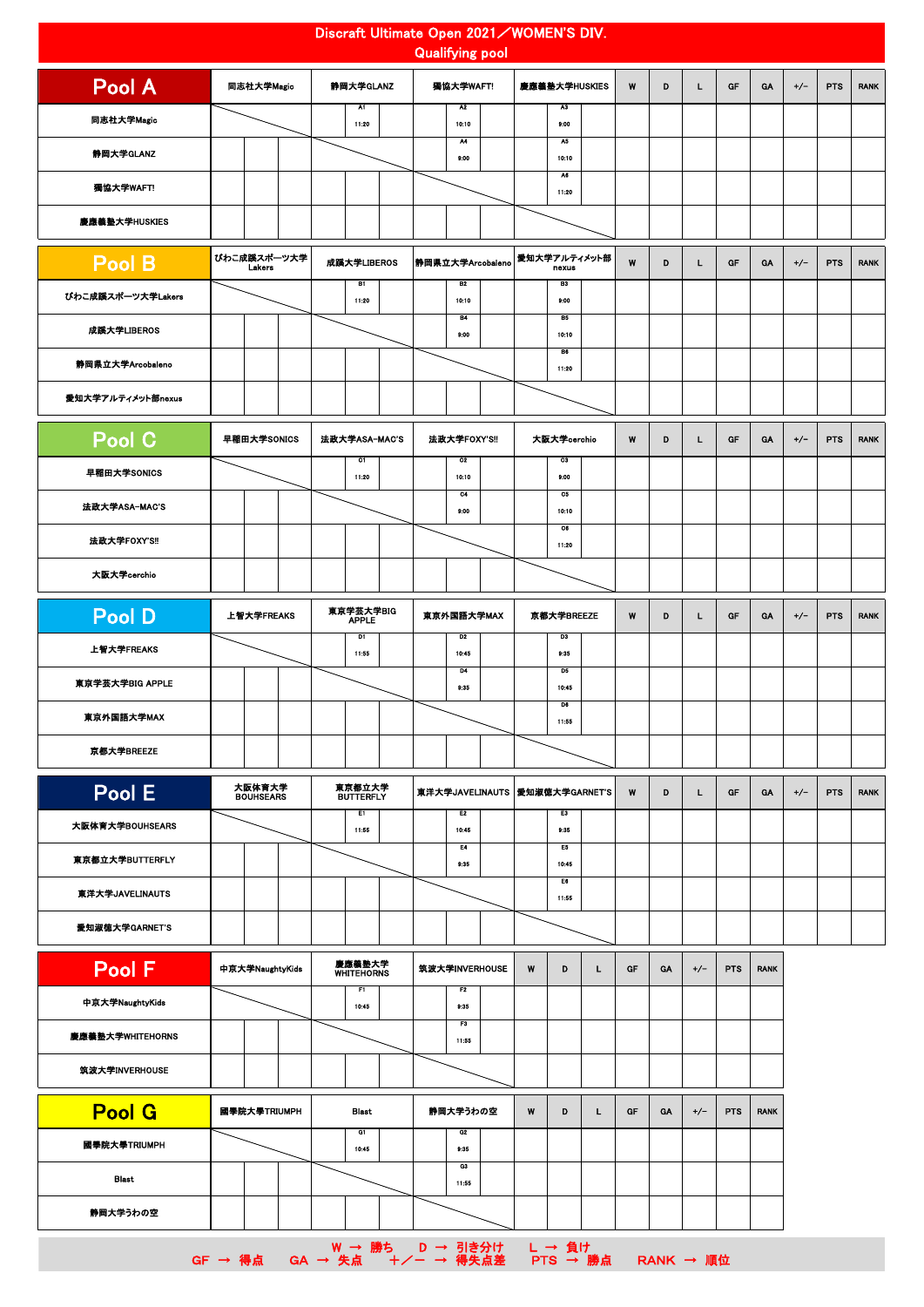| Discraft Ultimate Open 2021 / WOMEN'S DIV.<br><b>Temporary ranking</b> |                                   |                  |            |       |    |    |                                       |  |  |
|------------------------------------------------------------------------|-----------------------------------|------------------|------------|-------|----|----|---------------------------------------|--|--|
| Pool RANK                                                              |                                   | <b>TEAM NAME</b> | <b>PTS</b> | $+/-$ | GF | GA | Temporary<br>ranking                  |  |  |
| Pool A                                                                 |                                   |                  |            |       |    |    |                                       |  |  |
| Pool B                                                                 |                                   |                  |            |       |    |    |                                       |  |  |
| Pool C                                                                 | $\mathsf{R}$<br>$\mathbf a$       |                  |            |       |    |    | 1                                     |  |  |
| Pool D                                                                 | n<br>$\mathbf k$                  |                  |            |       |    |    | $\mathsf{\mathcal{S}}$                |  |  |
| Pool E                                                                 | $\mathbf{1}$                      |                  |            |       |    |    | $\overline{\phantom{a}}$              |  |  |
| Pool F                                                                 |                                   |                  |            |       |    |    |                                       |  |  |
| Pool G                                                                 |                                   |                  |            |       |    |    |                                       |  |  |
| Pool A                                                                 |                                   |                  |            |       |    |    |                                       |  |  |
| Pool B                                                                 |                                   |                  |            |       |    |    |                                       |  |  |
| Pool C                                                                 | $\mathsf{R}$<br>$\mathbf a$       |                  |            |       |    |    | 8                                     |  |  |
| Pool D                                                                 | n<br>$\pmb{\mathsf{k}}$           |                  |            |       |    |    | S                                     |  |  |
| Pool E                                                                 | $\mathbf{2}$                      |                  |            |       |    |    | 1<br>4                                |  |  |
| Pool F                                                                 |                                   |                  |            |       |    |    |                                       |  |  |
| Pool G                                                                 |                                   |                  |            |       |    |    |                                       |  |  |
| Pool A                                                                 |                                   |                  |            |       |    |    |                                       |  |  |
| Pool B                                                                 |                                   |                  |            |       |    |    |                                       |  |  |
| Pool C                                                                 | $\mathsf{R}$<br>$\mathbf a$       |                  |            |       |    |    | 1<br>5                                |  |  |
| Pool D                                                                 | n<br>k                            |                  |            |       |    |    | S                                     |  |  |
| Pool E                                                                 | $\mathbf{3}$                      |                  |            |       |    |    | $\begin{array}{c} 2 \\ 1 \end{array}$ |  |  |
| Pool F                                                                 |                                   |                  |            |       |    |    |                                       |  |  |
| Pool G                                                                 |                                   |                  |            |       |    |    |                                       |  |  |
| Pool A                                                                 |                                   |                  |            |       |    |    |                                       |  |  |
| Pool B                                                                 | ${\sf R}$<br>$\mathbf a$          |                  |            |       |    |    | $\frac{2}{2}$                         |  |  |
| Pool C                                                                 | $\mathsf n$<br>$\pmb{\mathsf{k}}$ |                  |            |       |    |    | $\boldsymbol{\mathsf{s}}$             |  |  |
| Pool D                                                                 | $\overline{\mathbf{4}}$           |                  |            |       |    |    | $\boldsymbol{2}$<br>$\bf 6$           |  |  |
| Pool E                                                                 |                                   |                  |            |       |    |    |                                       |  |  |

□仮順位決定方法□

・Pool試合結果を反映し、行った試合数で各ポイント(PTS・+/-・GF・GA)を割る。

・Pool内順位が同じ順位で決定する。

①:PTS(勝ち点)の多いチームを上位とする。

②:①で決定しない場合、+/-(得失点差)の多いチームを上位とする。

③:②で決定しない場合、GF(得点)の多いチームを上位とする。

④:③で決定しない場合、GA(失点)の少ないチームを上位とする。

⑤:④で決定しない場合、事務局の抽選で決定する。

注意:1チームが決定しても、前の決定方法に戻ることは致しません。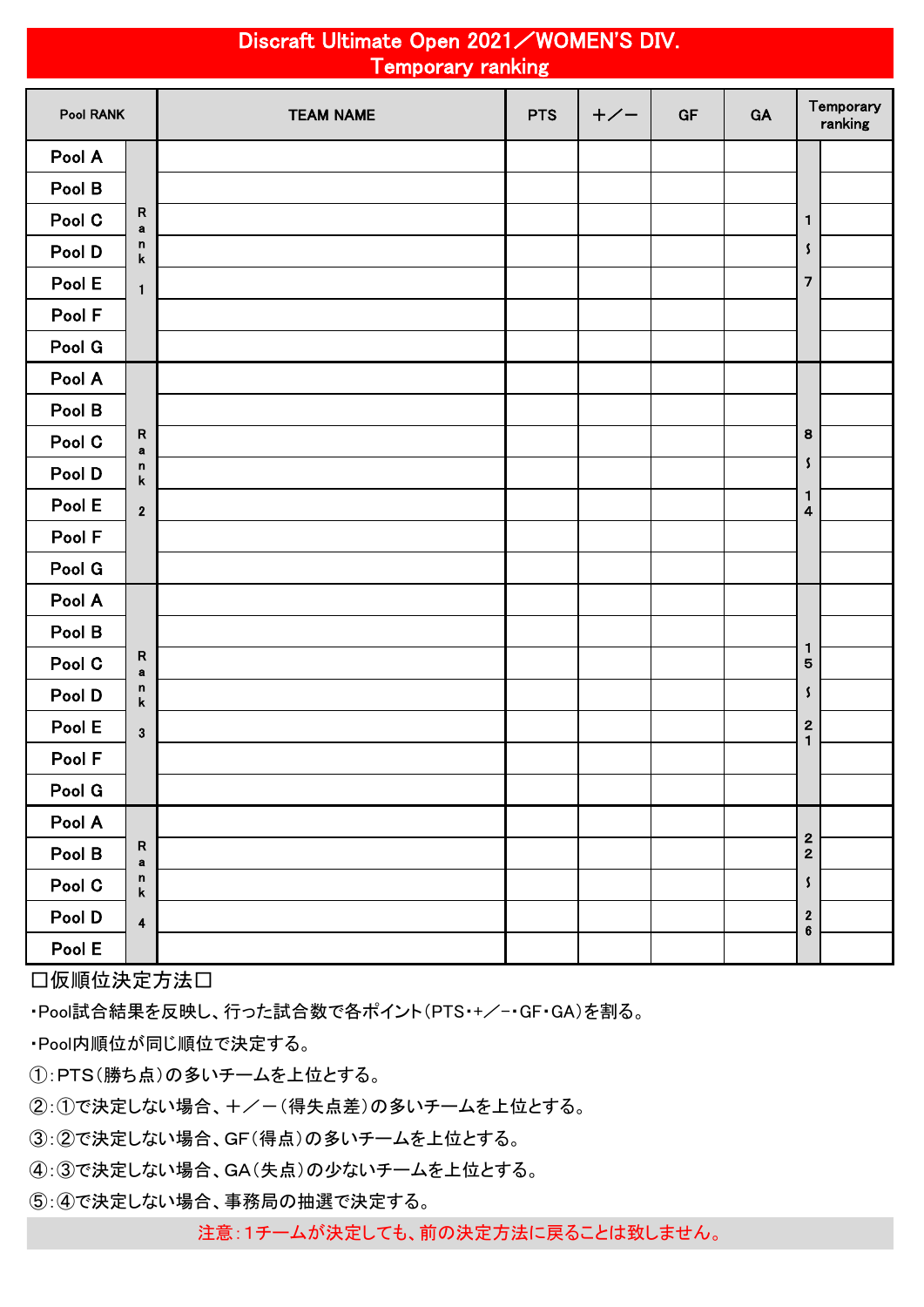